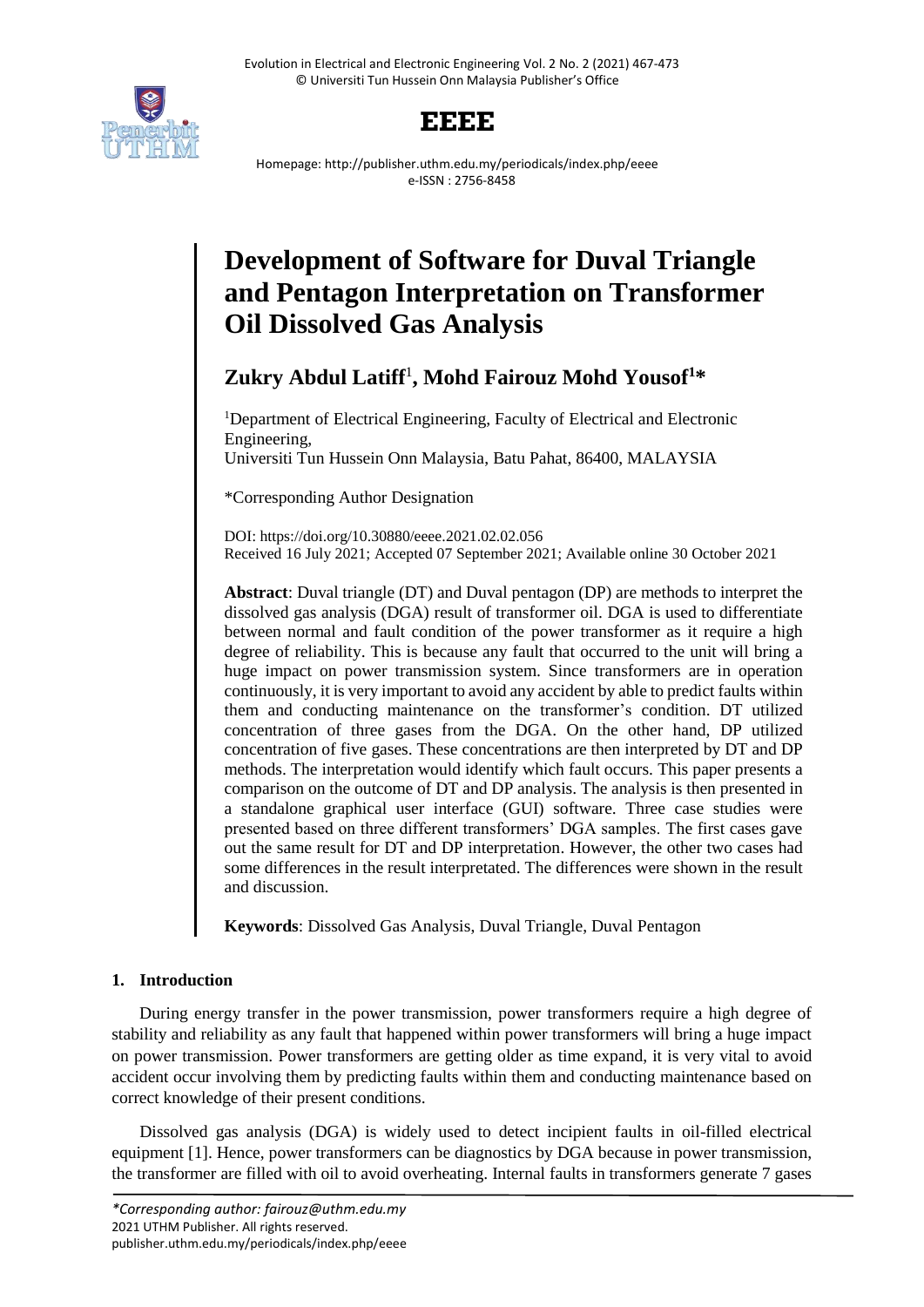Hydrogen (H2), Acetylene (C2H2), Ethylene (C2H4), Methane (CH4), Ethane (C2H6), Carbon Monoxide (CO) and Carbon Dioxide (CO2) hat are dissolved in the insulating oil [2]. DGA is the oldest proven reliability method for detecting faults or other abnormalities within a transformer by evaluating and analyzing difference gases produced by flawed energy caused by such faults can be used to detect fault or other abnormalities that may occur within the power transformer [3].

Duval Triangle (DT) and Duval Pentagon (DP) methods are some of the ways to interpretate the DGA [4]-[5]. This paper will discuss more on how to develop the GUI software for DT and DP interpretation method using App Designer in MATLAB software [6]-[8]. The results for 3 cases from the DT and DP interpretation using the GUI software were compared with the results interpretated using Microsoft Excel provided from Michel Duval.

### **2. Materials and Methods**

#### 2.1 Method

Figure 1 shows the flowchart for the GUI software. Both DT and DP GUI software used this flowchart because the flow of the software was the same. The difference was in the process part whether interpretating using DT or DP.



**Figure 1: The flowchart for this project**

The user need to input 5 gases concentration into the respective GUI software whether DT or DP. In DT GUI software, all 5 concentration were request as input so that user does not required to repatedly input 3 concentration for each triangle. In DP GUI software, the input of 5 gases concentration were needed because DP interpretation used the total of 5 concentration of gases.

After the user input the required concentration, both GUI software would process the input according to DT and DP interpretation method. Then, the result for the interpretation would be shown by the each GUI software in a form of dot plotted on the cartesian plane in the boundaries of DT and DP fault zone.

#### 2.2 Equation

DT 1 and 2 would use the same gases which are  $C_2H_4$ , CH<sub>4</sub> and  $C_2H_2$  as their input data. The calculation for the gas percentage of  $C_2H_4$ , CH<sub>4</sub> and  $C_2H_2$  are shown in equation *Eq. 1*, *Eq. 2* and *Eq.* 3 respectively. that are used for DT 1 and 2 [1].

% *Ethylene*, 
$$
C_2H_4 = \frac{C_2H_4}{C_2H_4 + CH_4 + C_2H_2} \times 100\%
$$
 *Eq.* 1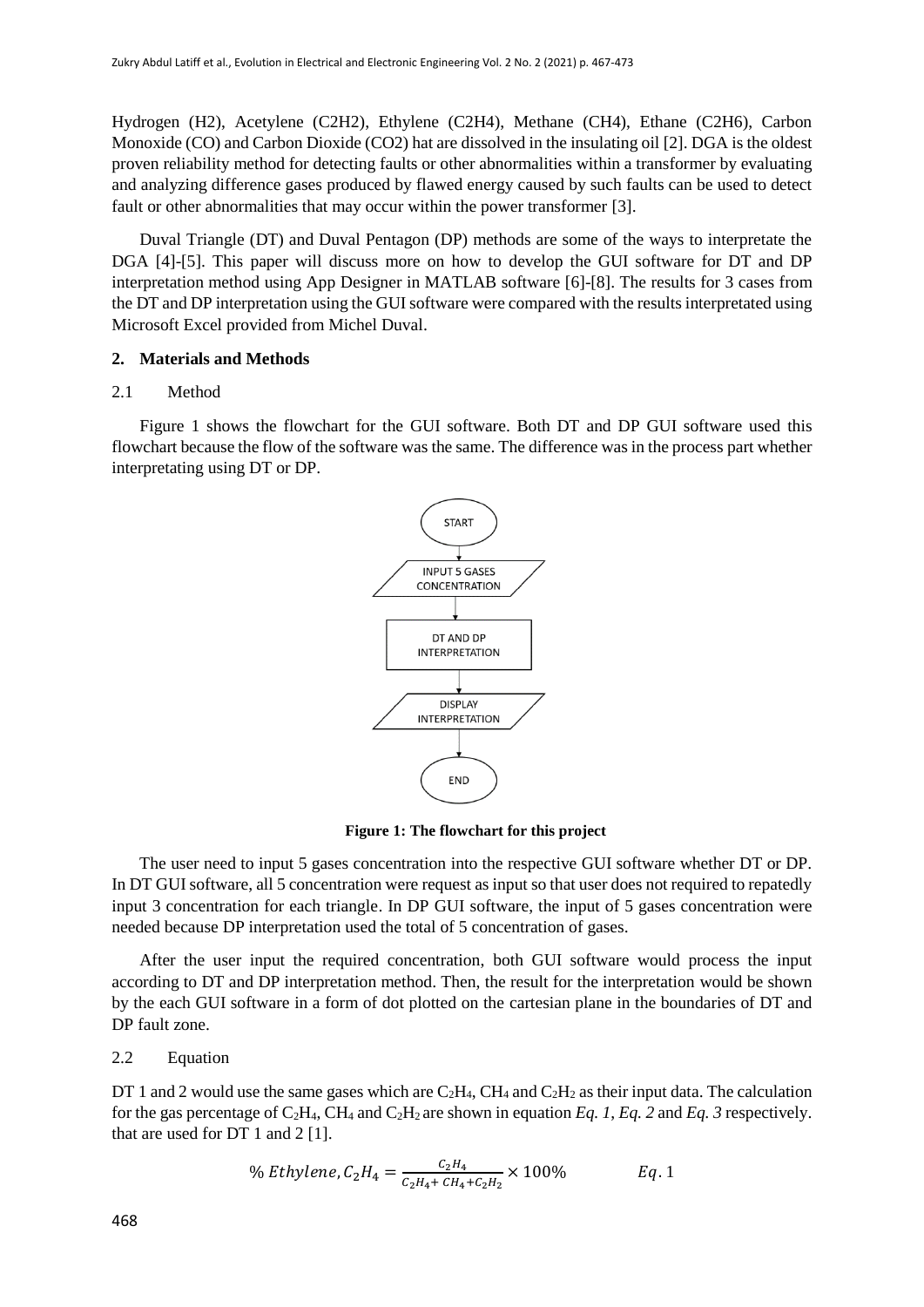% *Method*, 
$$
CH_4 = \frac{CH_4}{C_2H_4 + CH_4 + C_2H_2} \times 100\%
$$
 Eq. 2

% Acetylene, 
$$
C_2H_2 = \frac{C_2H_2}{C_2H_4 + CH_4 + C_2H_2} \times 100\%
$$
 Eq. 3

Next, DT 4 would use H<sub>2</sub>, CH<sub>4</sub>, and C<sub>2</sub>H<sub>6</sub> for the percentage calculation. The calculation for the gas percentage for  $H_2$ , CH<sub>4</sub>, and C<sub>2</sub>H<sub>6</sub> are show *Eq.4*, *Eq.5* and *Eq.6* respectively.

% Hydrogen, 
$$
H_2 = \frac{H_2}{H_2 + CH_4 + C_2 H_6} \times 100\%
$$
 Eq. 4

% *Method*, 
$$
CH_4 = \frac{CH_4}{H_2 + CH_4 + C_2H_6} \times 100\%
$$
 *Eq.* 5

% Ethane, 
$$
C_2H_6 = \frac{C_2H_6}{H_2 + CH_4 + C_2H_6} \times 100\%
$$
 *Eq.* 6

CH4, C2H4, and C2H<sup>6</sup> would be used for the calculation in DT 5. Equation *Eq.7*, *Eq. 8* and *Eq. 9* show the calculation for CH<sub>4</sub>, C<sub>2</sub>H<sub>4</sub>, and C<sub>2</sub>H<sub>6</sub>, respectively. After the relative percentage of each gases were obtain, it can be plotted in the assigned DT. The fault can be determined by the intersection of the three lines fall in the fault zones.

% *Method*, 
$$
CH_4 = \frac{CH_4}{H_2 + CH_4 + C_2H_6} \times 100\%
$$
 Eq. 7

% *Ethylene*, 
$$
C_2H_4 = \frac{C_2H_4}{C_2H_4 + CH_4 + C_2H_2} \times 100\%
$$
 *Eq.* 8

% *Ethane*, 
$$
C_2H_6 = \frac{C_2H_6}{H_2 + CH_4 + C_2H_6} \times 100\%
$$
 *Eq.* 9

Both DP 1 and 2 used the same gases which are  $C_2H_4$ ,  $CH_4$ ,  $C_2H_2$ ,  $H_2$  and  $C_2H_6$ . The calculation for the percentage of gases for DP 1 and 2 (C<sub>2</sub>H<sub>4</sub>, C<sub>H<sub>4</sub>, C<sub>2</sub>H<sub>2</sub>, H<sub>2</sub> and C<sub>2</sub>H<sub>6</sub>) are shown in *Eq. 10, Eq.11*,</sub> *Eq.12, Eq.13* and *Eq. 14*, respectively [4]. After the five percentages were obtain, it can be plotted on each respective gas axis.

% *Ethylene*, 
$$
C_2H_4 = \frac{C_2H_4}{C_2H_4 + CH_4 + C_2H_2 + H_2 + C_2H_6}
$$
 × 100% *Eq. 10*

% *Method*, 
$$
CH_4 = \frac{CH_4}{C_2H_4 + CH_4 + C_2H_2 + H_2 + C_2H_6}
$$
 × 100% *Eq.* 11

% Acetylene, 
$$
C_2H_2 = \frac{C_2H_2}{C_2H_4 + CH_4 + C_2H_2 + H_2 + C_2H_6} \times 100\%
$$
 Eq. 12

% Hydrogen, 
$$
H_2 = \frac{H_2}{C_2H_4 + CH_4 + C_2H_2 + H_2 + C_2H_6} \times 100\%
$$
 Eq. 13

% Ethane, 
$$
C_2H_6 = \frac{C_2H_6}{C_2H_4 + CH_4 + C_2H_2 + H_2 + C_2H_6} \times 100\%
$$
 Eq. 14

Then, the (x, y) coordinates of the centroid of these five points were calculated using *Eq.15* and *Eq.16,* where  $x_i$  and  $y_i$  are the coordinates of the five points, and  $C_x$  and  $C_y$  the  $(x, y)$  coordinates of the centroid. The fault could be determined by which fault zone does the centroid falls.

The *Eq.17* shows the calculation for the area, A of the irregular pentagon from the five points plotted in DP 1 and 2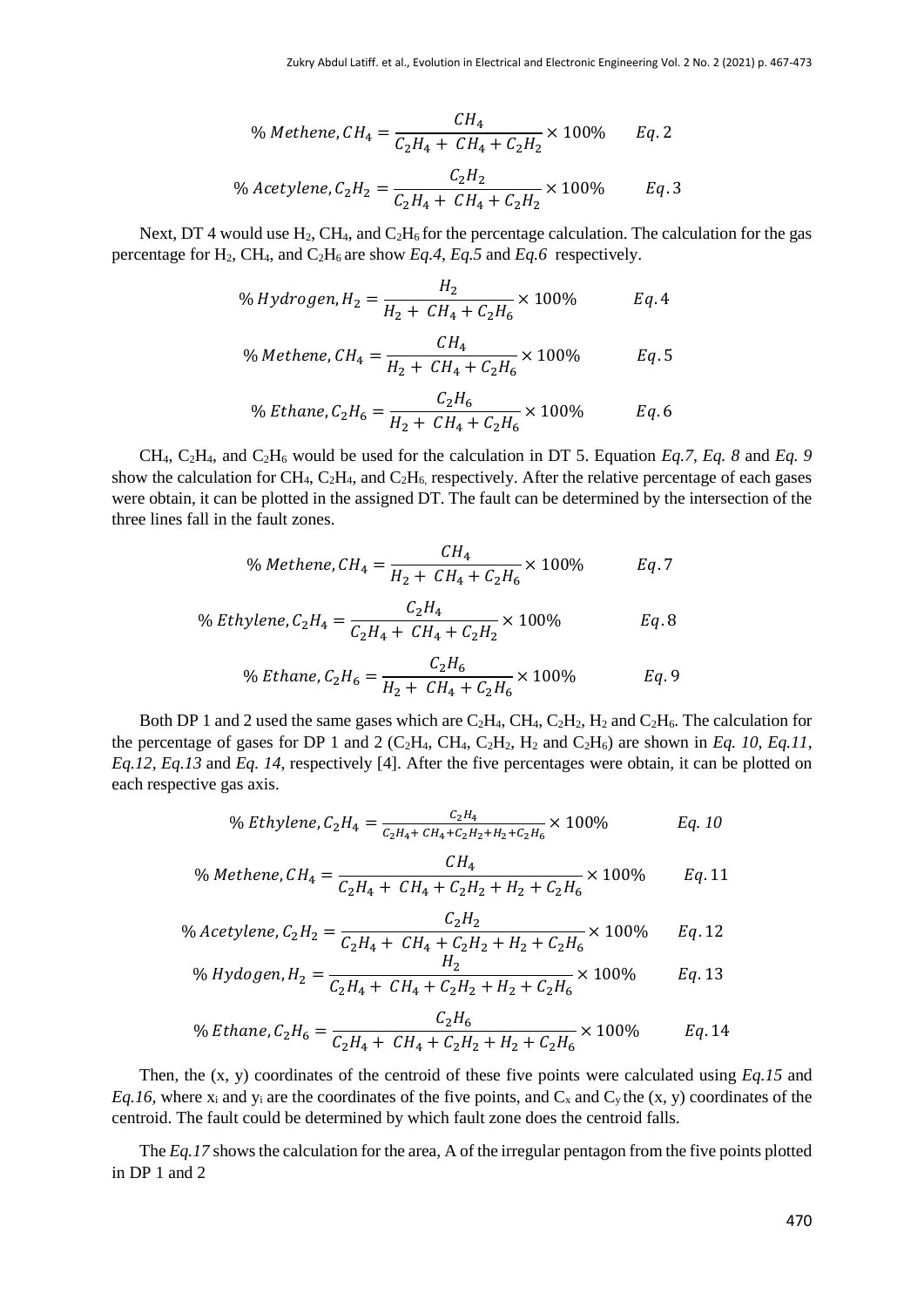$$
C_x = \frac{1}{6A} \sum_{i=0}^{n-1} (x_i + y_{i+1})(x_i y_{i+1} - x_{i+1} x_i) \qquad Eq. 15
$$

$$
C_{y} = \frac{1}{6A} \sum_{i=0}^{n-1} (y_i + x_{i+1})(x_i y_{i+1} - x_{i+1} x_i)
$$
 Eq. 16

$$
A = \frac{1}{2} \sum_{i=0}^{n-1} (x_i y_{i+1} - x_{i+1} x_i)
$$
 Eq. 17

#### **3. Results and Discussion**

Three cases were analyzed using the developed GUI software for DT and DP. The results for each case are provided in this section. Figure 2 and Figure 3 show the user interface of the GUI software for DT and DP, respectively. The user interface (UI) for both software were quite similar to each other in which the user will need to input 5 gases concentration into the provided space. After filling up the input, the user can press the start button to produce the output of the GUI software. The output is indicated by the dot plotted in the respective DT 1, 2, 4 and 5, and DP 1 and 2. Each dot is located at a certain area or fault zone in the triangle or pentagon. Each zone is designated for each type of fault or condition. The fault zone definition is also included in the GUI to assist user in understanding the result.



**Figure 2: The developed GUI software for DT**



**Figure 3: The developed GUI software for DP**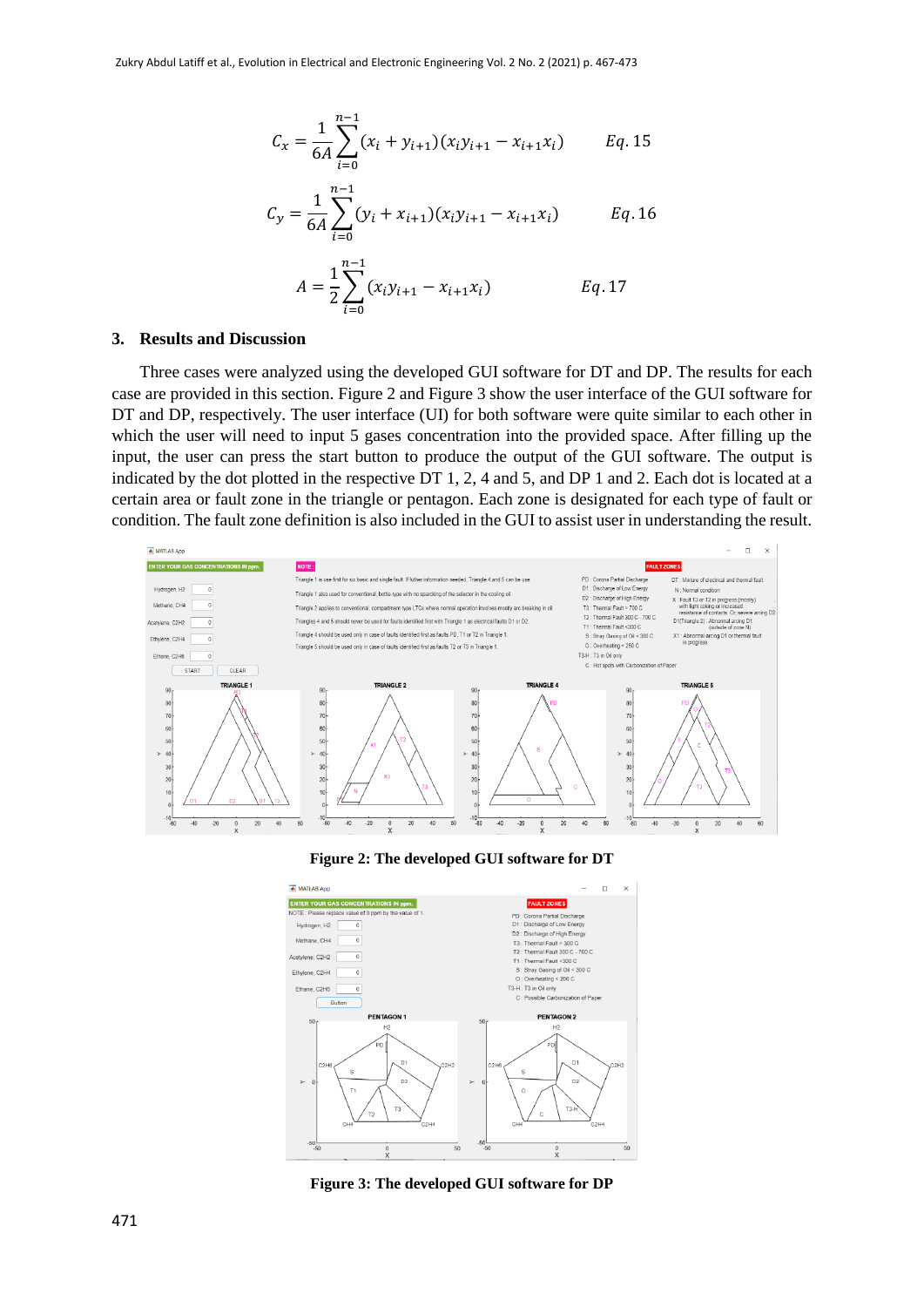Table 1 shown the fault identified for 3 cases using DT and DP interpretation using Microsoft excel. DT and DP interpretation for case 1 identified the fault Corona Partial Discharge (PD). In cases 2, DT method identified the fault PD using DT1 and Overheating under 250  $\degree$ C (O) using DT4 and DT5. DT method identified the fault of Discharge of low energy (D1) using DT 1. DT method discussed that there is no need to proceed the interpretation with DT4 and DT5 if the fault identified by DT1 were D1, Discharge of high energy (D2) or Thermal fault over 700  $\degree$ C (T3). DP interpretation also identified the fault of D1 for case 3.

| CASE | <b>RESULT</b>   |                       |                       |                 |                 |  |  |
|------|-----------------|-----------------------|-----------------------|-----------------|-----------------|--|--|
|      | DT <sub>1</sub> | DT <sub>4</sub>       | DT <sub>5</sub>       | DP <sub>1</sub> | DP <sub>2</sub> |  |  |
|      | <b>PD</b>       | PD                    | <b>PD</b>             | PD              | <b>PD</b>       |  |  |
| 2    | PD.             |                       | $\Omega$              | S               |                 |  |  |
| 3    | D1              | <b>NOT APPLICABLE</b> | <b>NOT APPLICABLE</b> | D1              | D1              |  |  |

**Table 1: Summary of all the fault identified for the three cases using Excel**

Table 2 shows the fault identified by DT and DP interpretation method using the developed GUI software. In case 1, the DT and DP GUI software identified the fault of PD by DT1, Stray gassing (S) by DT4, PD by DT5 and PD by both DP1 and DP2 respectively. In case 2, the DT GUI software identified the fault of PD by DT1and O by DT4 and DT5. However, DP GUI software identified S as the fault by both DP1 and DP2. In case 3, DT GUI software identified the fault of D1 by DT1 hence, the result from DT4 and DT5 were not applicable. However, DP GUI software could not identify the fault for case 3.

| Case                        | Result         |                                 |                                 |                                |                                |  |  |  |
|-----------------------------|----------------|---------------------------------|---------------------------------|--------------------------------|--------------------------------|--|--|--|
|                             | DT             | DT <sub>4</sub>                 | DT <sub>5</sub>                 | DP 1                           | DP <sub>2</sub>                |  |  |  |
|                             | <b>PD</b>      | S                               | <b>PD</b>                       | <b>PD</b>                      | <b>PD</b>                      |  |  |  |
| $\mathcal{D}_{\mathcal{L}}$ | <b>PD</b>      |                                 | O                               | S                              | S                              |  |  |  |
| 3                           | D <sub>1</sub> | <b>NOT</b><br><b>APPLICABLE</b> | <b>NOT</b><br><b>APPLICABLE</b> | NO PLOT ON THE<br><b>GRAPH</b> | NO PLOT ON THE<br><b>GRAPH</b> |  |  |  |

**Table 2: Summary of all the fault identified for the three cases using GUI software**

The first difference is in DT 4 for case 1. Result using excel give out the fault PD however, the GUI software give out the fault S. This error cause by the negative value of x-coordinate for the centroid by the GUI software. However, both coordinates of centroids have the same value of y-coordinate. The second difference is in DP 1 and 2 for case 3. The reason for this behaviour still unidentified.

#### **4. Conclusion**

The GUI software for DT and DP were successfully developed using App Designer MATLAB. However, there are issues of accuracy where in certain case the fault identified by the DT and DP software were not the same with the fault identified using Excel. In the future, the algorithm of the GUI software needed to be revised to get rid the inaccuracy issue. There will be an addition of conditional algorithm to the current algorithm to increase the accuracy of the GUI software developed.